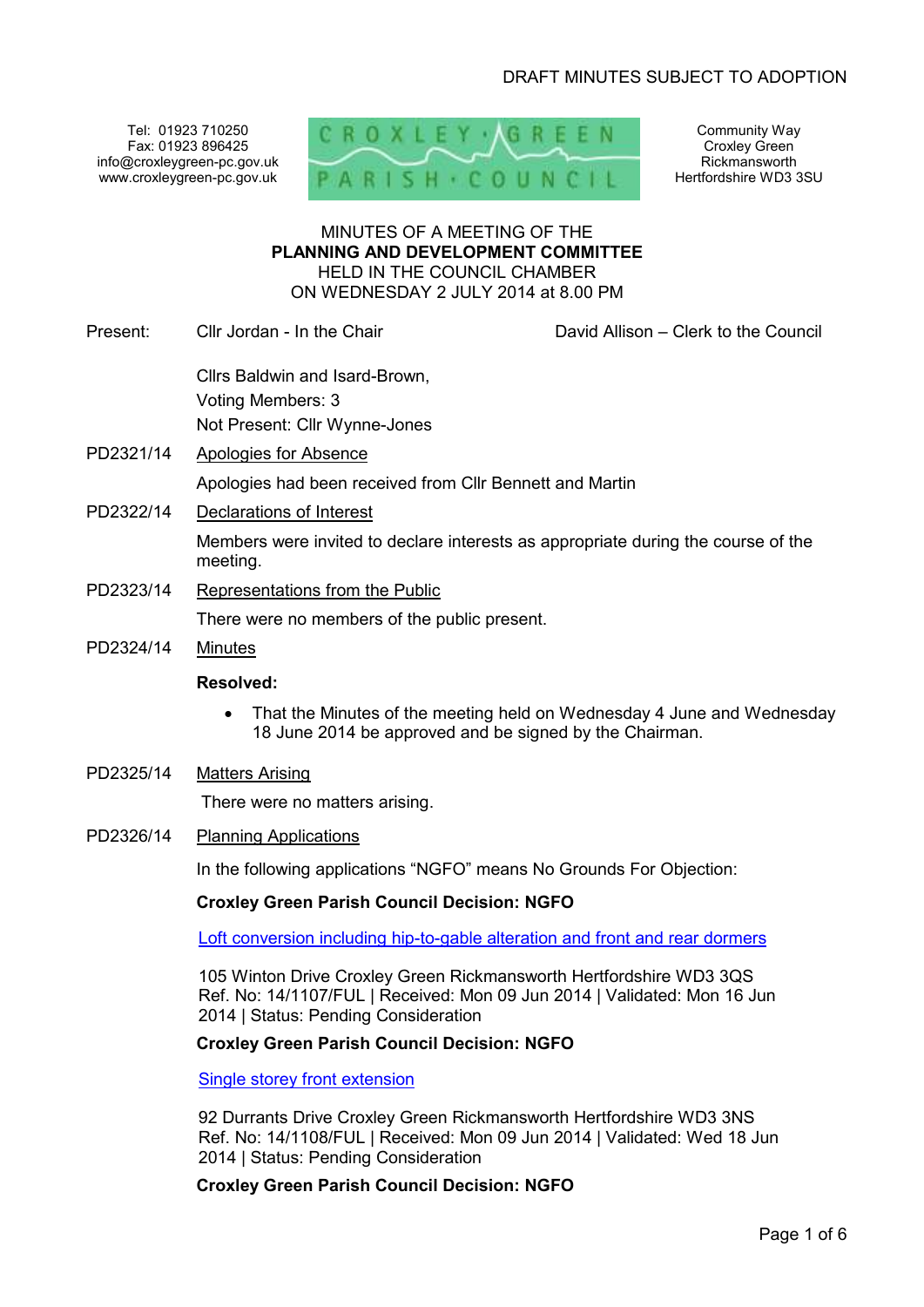# **Certificates of Lawfulness, Discharge of Conditions and Non-Material Amendments to planning applications – for Members information only**

The following applications were noted by Members:

Certificate of Lawfulness Proposed Development: Loft conversion including hip to gable alteration, rear dormer and front and flank rooflights

234 Watford Road Croxley Green Rickmansworth WD3 3DD Ref. No: 14/1115/CLPD | Received: Tue 10 Jun 2014 | Validated: Wed 18 Jun 2014 | Status: Pending Consideration

Prior Approval: Single storey rear extension (maximum depth 4.5 metres, maximum height 3.6 metres and eaves height 2.6 metres)

18 Heckford Close Croxley Green Watford Hertfordshire WD18 8WR Ref. No: 14/1273/PDE | Received: Mon 30 Jun 2014 | Validated: Mon 30 Jun 2014 | Status: Pending Consideration

PD2327/14 Recent Decisions by Three Rivers District Council

### **APPROVED**

| <b>Application No:</b> | 14/0491/FUL                                                                                                                                                                                                                          |
|------------------------|--------------------------------------------------------------------------------------------------------------------------------------------------------------------------------------------------------------------------------------|
| <b>Application:</b>    | Two storey side extension, single storey rear extension and loft<br>conversion including hip to part gable alteration, rear dormer<br>and front rooflight                                                                            |
| <b>Address:</b>        | 105 Kenilworth Drive Croxley Green Rickmansworth                                                                                                                                                                                     |
| <b>CGPC Decision:</b>  | OBJECT. The proposed extension appears not to be set back<br>from the boundary line on the first floor extension and<br>accordingly would form an overbearing and dominant<br>development upon the adjacent dwelling.                |
| <b>TRDC Decision:</b>  | Approved                                                                                                                                                                                                                             |
|                        |                                                                                                                                                                                                                                      |
| <b>Application No:</b> | 14/0741/FUL                                                                                                                                                                                                                          |
| <b>Application:</b>    | Demolition of outbuildings, construction of outbuilding to<br>provide residential annexe, construction of new garage and<br>carport outbuilding and relocation of existing swimming pool                                             |
| <b>Address:</b>        | 75 Copthorne Road Croxley Green Rickmansworth                                                                                                                                                                                        |
| <b>CGPC Decision:</b>  | <b>NGFO</b>                                                                                                                                                                                                                          |
| <b>TRDC Decision:</b>  | Approved                                                                                                                                                                                                                             |
| <b>Application No:</b> | 14/0749/FUL                                                                                                                                                                                                                          |
|                        |                                                                                                                                                                                                                                      |
| <b>Application:</b>    | Variation of Condition 3 of planning permission 8/148/91 to<br>allow extension of opening hours (11.30 - 23.00 Mondays to<br>Thursdays, 11.30-23.30 Fridays and Saturdays and 11.30-<br>22.30 Sundays and Bank or National Holidays) |
| <b>Address:</b>        | 188B Watford Road Croxley Green Rickmansworth                                                                                                                                                                                        |
| <b>CGPC Decision:</b>  | OBJECT. It was considered that the submitted application was<br>sparse on detail as to the exact nature of the proposal. It                                                                                                          |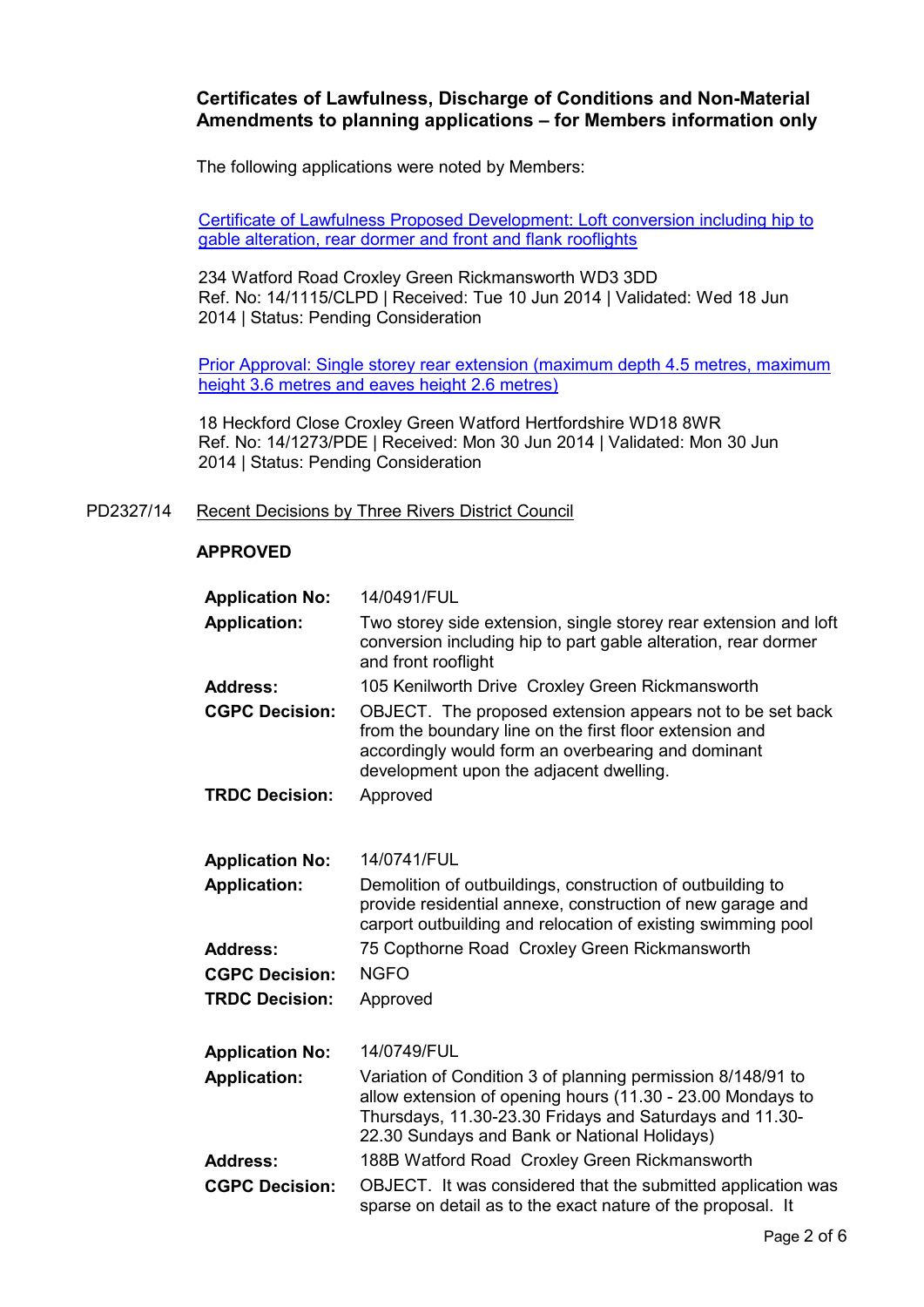|                                                | appears that the current supermarket shop is to be changed<br>into a takeaway facility but no detail was provided. There<br>appears to be no application for a change of use from a Class<br>A1 shop to a Class A3 food and drink facility. Concern is<br>expressed that the proposal would potentially create more<br>litter, create more noise to adjoining residential properties and<br>create further parking problems to users of other adjacent units<br>and to nearby residents |
|------------------------------------------------|-----------------------------------------------------------------------------------------------------------------------------------------------------------------------------------------------------------------------------------------------------------------------------------------------------------------------------------------------------------------------------------------------------------------------------------------------------------------------------------------|
| <b>TRDC Decision:</b>                          | Approved                                                                                                                                                                                                                                                                                                                                                                                                                                                                                |
| <b>Application No:</b>                         | 14/0754/FUL                                                                                                                                                                                                                                                                                                                                                                                                                                                                             |
| <b>Application:</b>                            | Single storey side and rear extensions and loft conversion with<br>rear dormer and front rooflights                                                                                                                                                                                                                                                                                                                                                                                     |
| <b>Address:</b>                                | 69 Sherborne Way Croxley Green Rickmansworth                                                                                                                                                                                                                                                                                                                                                                                                                                            |
| <b>CGPC Decision:</b><br><b>TRDC Decision:</b> | <b>NGFO</b><br>Approved                                                                                                                                                                                                                                                                                                                                                                                                                                                                 |
|                                                |                                                                                                                                                                                                                                                                                                                                                                                                                                                                                         |
| <b>Application No:</b>                         | 14/0759/FUL                                                                                                                                                                                                                                                                                                                                                                                                                                                                             |
| <b>Application:</b><br><b>Address:</b>         | Construction of outbuilding<br>8 Chess Vale Rise Croxley Green Rickmansworth                                                                                                                                                                                                                                                                                                                                                                                                            |
| <b>CGPC Decision:</b>                          | <b>NGFO</b>                                                                                                                                                                                                                                                                                                                                                                                                                                                                             |
| <b>TRDC Decision:</b>                          | Approved                                                                                                                                                                                                                                                                                                                                                                                                                                                                                |
|                                                |                                                                                                                                                                                                                                                                                                                                                                                                                                                                                         |
| <b>Application No:</b>                         | 14/0816/FUL                                                                                                                                                                                                                                                                                                                                                                                                                                                                             |
|                                                |                                                                                                                                                                                                                                                                                                                                                                                                                                                                                         |
| <b>Application:</b>                            | First floor rear extension, alterations to front porch and internal<br>alterations                                                                                                                                                                                                                                                                                                                                                                                                      |
| <b>Address:</b>                                | 73 Copthorne Road Croxley Green Rickmansworth WD3 4AH                                                                                                                                                                                                                                                                                                                                                                                                                                   |
| <b>CGPC Decision:</b>                          | <b>NGFO</b>                                                                                                                                                                                                                                                                                                                                                                                                                                                                             |
| <b>TRDC Decision:</b>                          | Approved                                                                                                                                                                                                                                                                                                                                                                                                                                                                                |
| <b>Application No:</b>                         | 14/0851/CLPD                                                                                                                                                                                                                                                                                                                                                                                                                                                                            |
| <b>Application:</b>                            | Certificate of Lawfulness Proposed Development: Single<br>storey rear extension                                                                                                                                                                                                                                                                                                                                                                                                         |
| <b>Address:</b>                                | 2 Gloucester Court Croxley Green Rickmansworth WD3 3FS                                                                                                                                                                                                                                                                                                                                                                                                                                  |
| <b>CGPC Decision:</b>                          | <b>Noted</b>                                                                                                                                                                                                                                                                                                                                                                                                                                                                            |
| <b>TRDC Decision:</b>                          | Approved                                                                                                                                                                                                                                                                                                                                                                                                                                                                                |
| <b>Application No:</b>                         | 14/0855/FUL                                                                                                                                                                                                                                                                                                                                                                                                                                                                             |
| <b>Application:</b>                            | Two storey side extension and loft conversion including                                                                                                                                                                                                                                                                                                                                                                                                                                 |
|                                                | formation of a Dutch hip roof, rear dormer window and<br>rooflights to front and side. Extension to vehicle hard standing.                                                                                                                                                                                                                                                                                                                                                              |
| <b>Address:</b>                                | 30 Winton Drive Croxley Green Rickmansworth                                                                                                                                                                                                                                                                                                                                                                                                                                             |
| <b>CGPC Decision:</b>                          | <b>NGFO</b>                                                                                                                                                                                                                                                                                                                                                                                                                                                                             |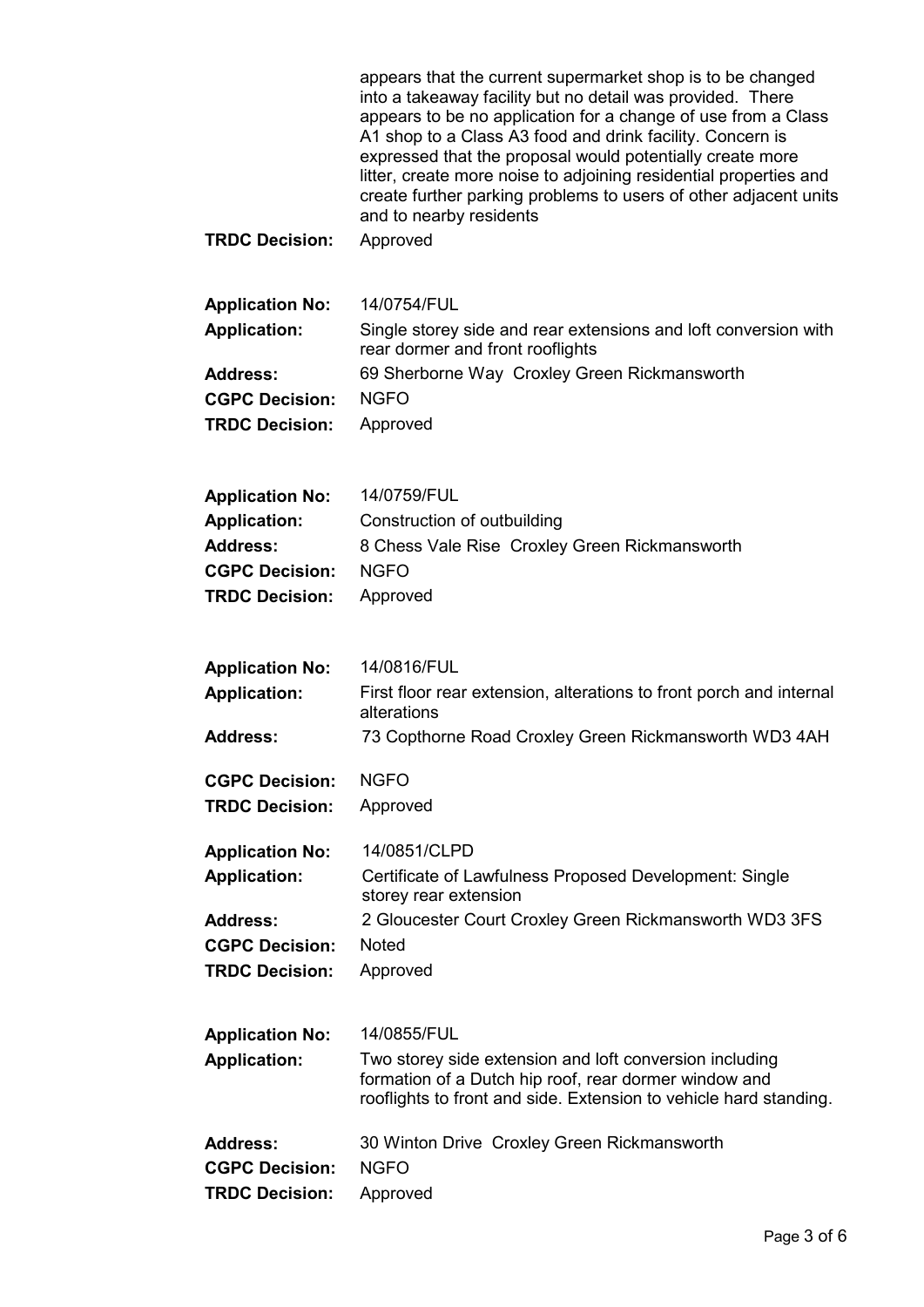| <b>Application No:</b> | 14/0874/CLPD                                                                                                                                                             |
|------------------------|--------------------------------------------------------------------------------------------------------------------------------------------------------------------------|
| <b>Application:</b>    | Certificate of Lawfulness Proposed Development: Loft<br>conversion including hip-to-gable alteration with insertion of<br>flank window, rear dormer and front rooflights |
| <b>Address:</b>        | 214 Baldwins Lane Croxley Green Rickmansworth<br>Hertfordshire WD3 3LQ                                                                                                   |
| <b>CGPC Decision:</b>  | <b>Noted</b>                                                                                                                                                             |
| <b>TRDC Decision:</b>  | Approved                                                                                                                                                                 |
| <b>Application No:</b> | 14/0885/FUL                                                                                                                                                              |
| <b>Application:</b>    | Demolition of garage, construction of two storey side and rear<br>extensions and internal alterations                                                                    |
| <b>Address:</b>        | 11 Harvey Road Croxley Green Rickmansworth                                                                                                                               |
| <b>CGPC Decision:</b>  | <b>NGFO</b>                                                                                                                                                              |
| <b>TRDC Decision:</b>  | Approved                                                                                                                                                                 |
| <b>Application No:</b> | 14/0903/CLPD                                                                                                                                                             |
| <b>Application:</b>    | Certificate of Lawfulness Proposed Development: Loft<br>conversion including rear dormer, front rooflights and removal<br>of chimney and alterations to fenestration     |
| <b>Address:</b>        | 178 Links Way Croxley Green Rickmansworth Hertfordshire<br>WD3 3RN                                                                                                       |
| <b>CGPC Decision:</b>  | <b>Noted</b>                                                                                                                                                             |
| <b>TRDC Decision:</b>  | Approved                                                                                                                                                                 |
| <b>Application No:</b> | 14/0922/CLPD                                                                                                                                                             |
| <b>Application:</b>    | Certificate of Lawfulness Proposed Development: Loft<br>conversion including hip to gable extension, rear dormer and<br>front rooflights                                 |
| <b>Address:</b>        | 99 Winton Drive Croxley Green Rickmansworth WD3 3QS                                                                                                                      |
| <b>CGPC Decision:</b>  | <b>Noted</b>                                                                                                                                                             |
| <b>TRDC Decision:</b>  | <b>Approved</b>                                                                                                                                                          |
| <b>Application No:</b> | 14/0941/FUL                                                                                                                                                              |
| <b>Application:</b>    | Part single and part two storey side extension                                                                                                                           |
| <b>Address:</b>        | Harborne Copthorne Road Croxley Green                                                                                                                                    |
| <b>CGPC Decision:</b>  | <b>NGFO</b>                                                                                                                                                              |
| <b>TRDC Decision:</b>  | Approved                                                                                                                                                                 |
| <b>Application No:</b> | 14/0963/FUL                                                                                                                                                              |
| <b>Application:</b>    | Conversion of garage to playroom                                                                                                                                         |
| <b>Address:</b>        | 13 Appleby Drive Croxley Green Rickmansworth                                                                                                                             |
| <b>CGPC Decision:</b>  | <b>NGFO</b>                                                                                                                                                              |
| <b>TRDC Decision:</b>  | Approved                                                                                                                                                                 |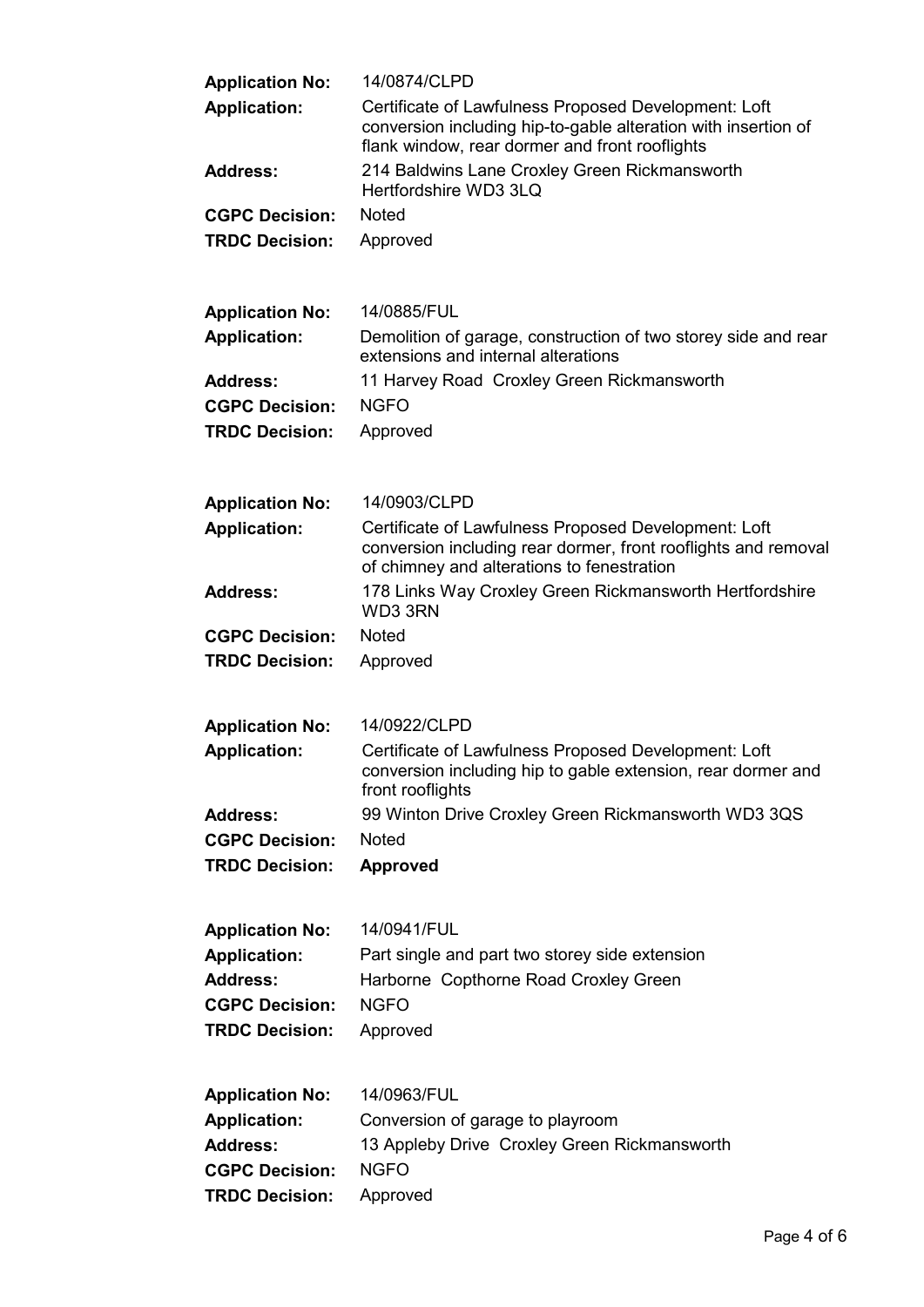| <b>Application No:</b><br><b>Application:</b><br><b>Address:</b><br><b>CGPC Decision:</b><br><b>TRDC Decision:</b> | 14/0968/FUL<br>Single storey rear extension<br>77 Sycamore Road Croxley Green Rickmansworth<br><b>NGFO</b><br>Approved                                                     |
|--------------------------------------------------------------------------------------------------------------------|----------------------------------------------------------------------------------------------------------------------------------------------------------------------------|
| <b>Application No:</b><br><b>Application:</b><br><b>Address:</b><br><b>CGPC Decision:</b><br><b>TRDC Decision:</b> | 14/0980/FUL<br>Single storey rear extension<br>20 Barton Way Croxley Green Rickmansworth<br><b>NGFO</b><br>Approved                                                        |
| <b>Application:</b><br><b>Address:</b><br><b>Reference No:</b><br><b>CGPC Decision:</b><br><b>TRDC Decision:</b>   | Two storey front extension<br>18 Girton Way Croxley Green Rickmansworth<br>14/0985/FUL<br>No plans were available<br>Approved                                              |
| <b>Application No:</b><br><b>Application:</b>                                                                      | 14/1017/PDE<br>Prior Approval: Single storey rear extension (maximum depth<br>4.35 metres, maximum height 3.75 metres and eaves height<br>2.53 metres)                     |
| <b>Address:</b>                                                                                                    | Grenaleigh Copthorne Close Croxley Green Rickmansworth<br>Hertfordshire WD3 4AJ                                                                                            |
| <b>CGPC Decision:</b><br><b>TRDC Decision:</b>                                                                     | <b>Noted</b><br>Approved                                                                                                                                                   |
| <b>Application No:</b>                                                                                             | 14/1060/PDE                                                                                                                                                                |
| <b>Application:</b>                                                                                                | Prior Approval: Single storey rear extension (maximum depth<br>4.1 metres, maximum height 2.95 metres and eaves height<br>2.65 metres)                                     |
| <b>Address:</b>                                                                                                    | 104 New Road Croxley Green Rickmansworth Hertfordshire<br>WD3 3EP                                                                                                          |
| <b>CGPC Decision:</b>                                                                                              | <b>Noted</b>                                                                                                                                                               |
| <b>TRDC Decision:</b>                                                                                              | Approved                                                                                                                                                                   |
| <b>Application No:</b>                                                                                             | 14/1151/CLPD                                                                                                                                                               |
| <b>Application:</b>                                                                                                | Certificate of Lawfulness Proposed Development: Single storey<br>rear extension, insertion and alterations to fenestration and<br>insertion of rooflight to rear roofslope |
| <b>Address:</b>                                                                                                    | 1 Millthorne Close Croxley Green Rickmansworth Hertfordshire<br>WD34AG                                                                                                     |
| <b>CGPC Decision:</b>                                                                                              | <b>Noted</b>                                                                                                                                                               |
| <b>TRDC Decision:</b>                                                                                              | Approved                                                                                                                                                                   |